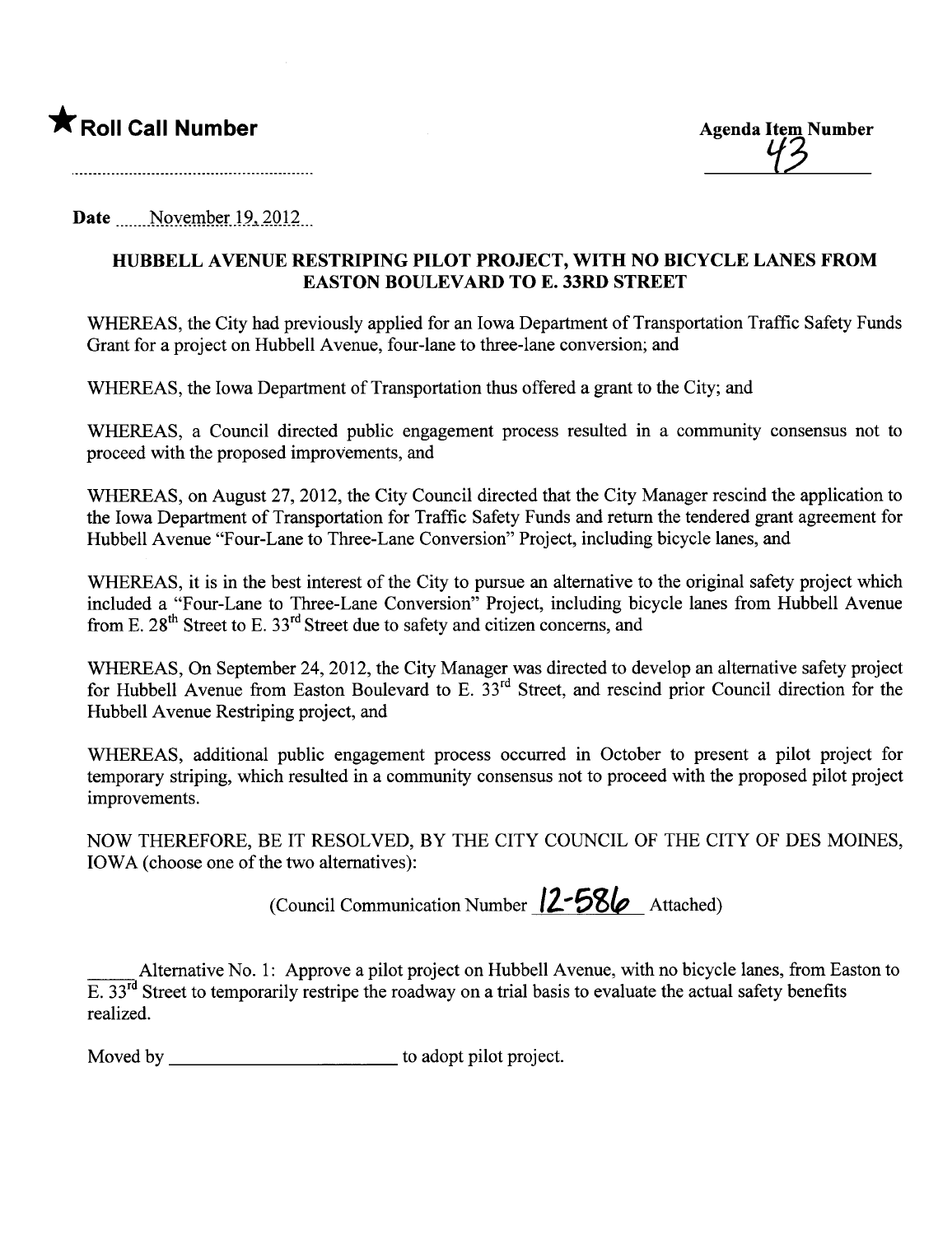## \* Roll Call Number Agenda Item Number

43

Date \_\_\_\_\_November 19, 2012\_

Alternative No. 2: Cancel the restriping of Hubbell Avenue from Easton to E. 33<sup>rd</sup> Street, and direct the City Manager to close out the grant application process with the IDOT.

Moved by \_\_\_\_\_\_\_\_\_\_\_\_\_\_\_\_\_\_\_\_\_\_\_\_\_\_ to cancel restriping of Hubbell Avenue and close grant.

APPROVED AS TO FORM:

l thlew) Light on

Kathleen Vanderpool Deputy City Attorney



| <b>COUNCIL ACTION</b> | <b>YEAS</b> | <b>NAYS</b> | <b>PASS</b> | <b>ABSENT</b>   | <b>CERTIFICATE</b>                                                                                                                                                                                                                                                                                                         |  |  |
|-----------------------|-------------|-------------|-------------|-----------------|----------------------------------------------------------------------------------------------------------------------------------------------------------------------------------------------------------------------------------------------------------------------------------------------------------------------------|--|--|
| <b>COWNIE</b>         |             |             |             |                 |                                                                                                                                                                                                                                                                                                                            |  |  |
| <b>COLEMAN</b>        |             |             |             |                 | I, DIANE RAUH, City Clerk of said City hereby<br>certify that at a meeting of the City Council of<br>said City of Des Moines, held on the above date,<br>among other proceedings the above was adopted.<br>IN WITNESS WHEREOF, I have hereunto set my<br>hand and affixed my seal the day and year first<br>above written. |  |  |
| <b>GRIESS</b>         |             |             |             |                 |                                                                                                                                                                                                                                                                                                                            |  |  |
| <b>HENSLEY</b>        |             |             |             |                 |                                                                                                                                                                                                                                                                                                                            |  |  |
| <b>MAHAFFEY</b>       |             |             |             |                 |                                                                                                                                                                                                                                                                                                                            |  |  |
| <b>MEYER</b>          |             |             |             |                 |                                                                                                                                                                                                                                                                                                                            |  |  |
| <b>MOORE</b>          |             |             |             |                 |                                                                                                                                                                                                                                                                                                                            |  |  |
| <b>TOTAL</b>          |             |             |             |                 |                                                                                                                                                                                                                                                                                                                            |  |  |
| <b>MOTION CARRIED</b> |             |             |             | <b>APPROVED</b> |                                                                                                                                                                                                                                                                                                                            |  |  |
|                       |             |             |             |                 |                                                                                                                                                                                                                                                                                                                            |  |  |
|                       |             |             |             |                 |                                                                                                                                                                                                                                                                                                                            |  |  |
|                       |             |             |             | Mayor           | <b>City Clerk</b>                                                                                                                                                                                                                                                                                                          |  |  |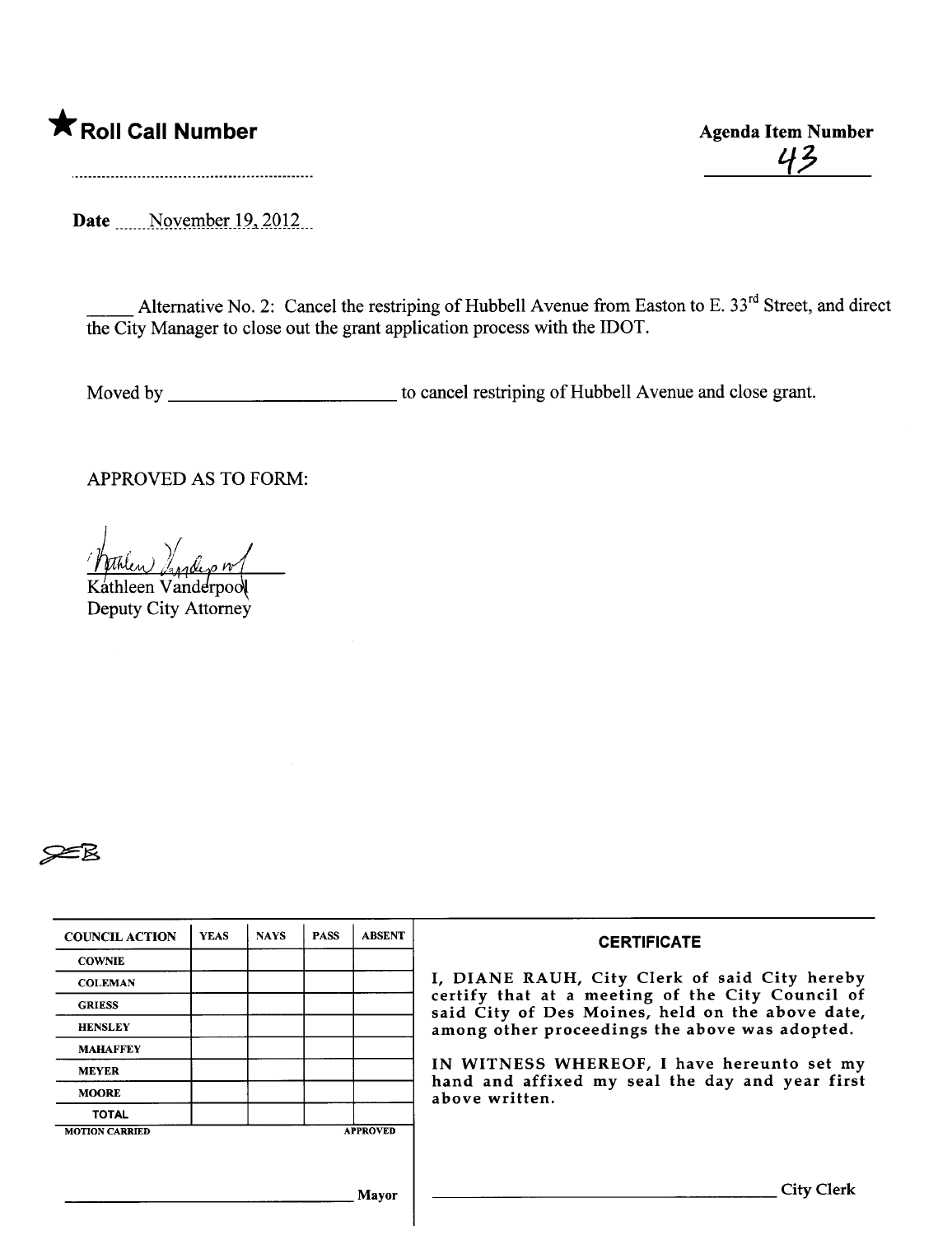August 8, 2012

Des Moines Traffic Safety Committee 400 Robert D. Ray Drive Des Moines, IA 50309

RE: Hubbell Avenue Re-striping Proposal

Dear Traffic Safety Committee:

The Trails and Greenways Advisory Committee (TAG)<sup>1</sup>, an official citizen subcommittee of the Des Moines Park and Recreation Board and Polk County Conservation Board, fully supports the conversion of Hubbell Avenue from 4 lanes to 3 lanes with bicycle lanes between Easton Boulevard and East 33<sup>rd</sup> Avenue along with an alternative bicycle route from Easton Boulevard to downtown; this is the "compromise" option that was developed by the Hubbell Avenue Re-striping Committee.

At the TAG meeting held on June 11,2012, the committee reviewed the various options for Hubbell Avenue including the "do-nothing" option to keep the current configuration; the option to convert the entire corridor from 4 to 3 lanes without bicycle lanes; and the option to convert the entire corridor from 4 to 3 lanes with bicycle lanes. TAG supported the Hubbell Avenue Re-striping Committee's compromise option for the following reasons:

- . The compromise option represents hours of discussion among affected parties and alleviates the primary concerns regarding train delay and truck traffic.
- . Addition of bicycle lanes to the Hubbell Avenue corridor was identified as one of three priority projects in the City Council- adopted Bicycle and Trail Master Plan. The compromise option fulfills that priority with bicycle lanes and an alternate bicycle route to downtown.
- . The 4 to 3 lane conversion will improve motorist safety by increasing the line of sight and reducing conflict points, which also benefits bicyclists and pedestrians.
- . Bicycle lanes and a marked bicycle route to downtown will improve safety and comfort for both bicyclists and motorists.
- . Hubbell Avenue bicycle lanes would benefit residents by connecting neighborhoods to Parks Department facilities including: Gay Lea Wilson Trail and Four Mile Creek Greenway, Easttown Park and Teachout Pool.
- . Bicycling is an affordable transportation option that promotes health, sparks economic development, reduces traffic congestion, improves air quality and creates a more livable

 $<sup>1</sup>$  The Trails and Greenways Advisory Committee is a citizen committee authorized by the Polk County Conservation</sup> Board and the Des Moines Parks and Recreation Board. The purpose of the Committee is to assist and advise the City, County and other governmental agencies concerning the multi-use recreational trail system, the greenways system, nature trails, on-street bike routes and lanes, and water trails.